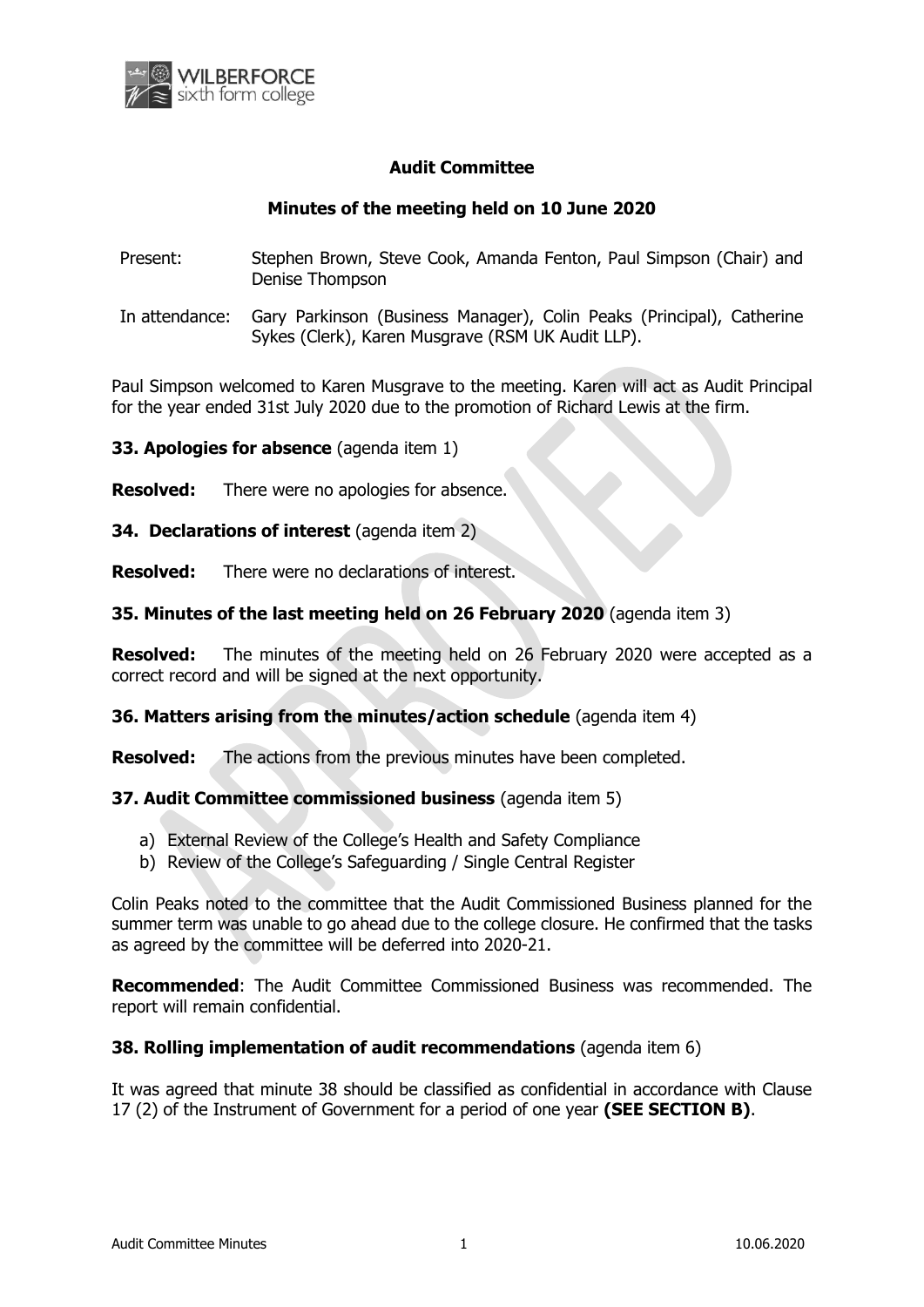# **39. Audit Plan for the year ended 31 July 2020** (agenda item 7)

It was agreed that minute 39 should be classified as confidential in accordance with Clause 17 (2) of the Instrument of Government for a period of one year **(SEE SECTION B)**.

# **40. Update & Emerging Issues** (agenda item 8)

Karen Musgrave presented the RSM UK Audit LLP report on Emerging Issues.

She noted that the document was prepared in April 2020 and that given the fast moving nature of matters in relation to Covid-19, the firm had not heavily included the issues faced from the pandemic in the document. Confirmation that the government did announce that the ESFA will continue to make scheduled 16-19 and Adult Education Budget monthly payments for the remainder of the 2019-20 year and for 2020-21 was welcomed.

### Funding.

Focus on the strength of leadership and governance in the sector remains high, so it is appreciated that the Department for Education (DfE) have launched a package to assist in this area. The investment has two main elements:

- college collaboration fund this is to help colleges to work together to share their knowledge, expertise and best practice to boost the quality of education and training on offer.
- Continuous Professional Development (CPD) programmes to support improved leadership and governance. The programmes, , will provide FE leaders and governors with tailored support in a range of areas including strategic planning, finance and working with employers to address local and national skills need.

### T-Levels

The report provided concise updates around T-Level project, including implementation and the availability of capital funding related to this. Gary and Colin noted that the college were already looking into this and the capital bid was being looked at with the proposal being taken to Finance & General Purpose Committee (June 2020).

#### **Subcontracting**

Information was give regarding Sub-Contracting and consequences of poor practise. Given that the continuing concerns over the control, oversight and management of subcontracting by lead providers, the ESFA have recently held a consultation on the future arrangements for subcontracting of post-16 education and training.

### Managing Fraud Risk

Karen highlighted to the committee page 7 of the report, confirming that Fraud would appear high on the ESFA agenda. Emphasising that the 2019 Audit Code of Practice included the following changes:

- additional guidance to help post-16 providers prevent and manage fraud, including a new anti-fraud checklist;
- emphasising that corporations must have procedures in place to identify fraud, theft, bribery, corruption, irregularity, or major weakness in accounting or other control frameworks;
- making it a mandatory for a corporation to establish an effective and proportionate counter fraud strategy which sets out the approach to raising awareness, prevention, detection, investigation and sanction (including seeking redress where appropriate) of suspected fraud.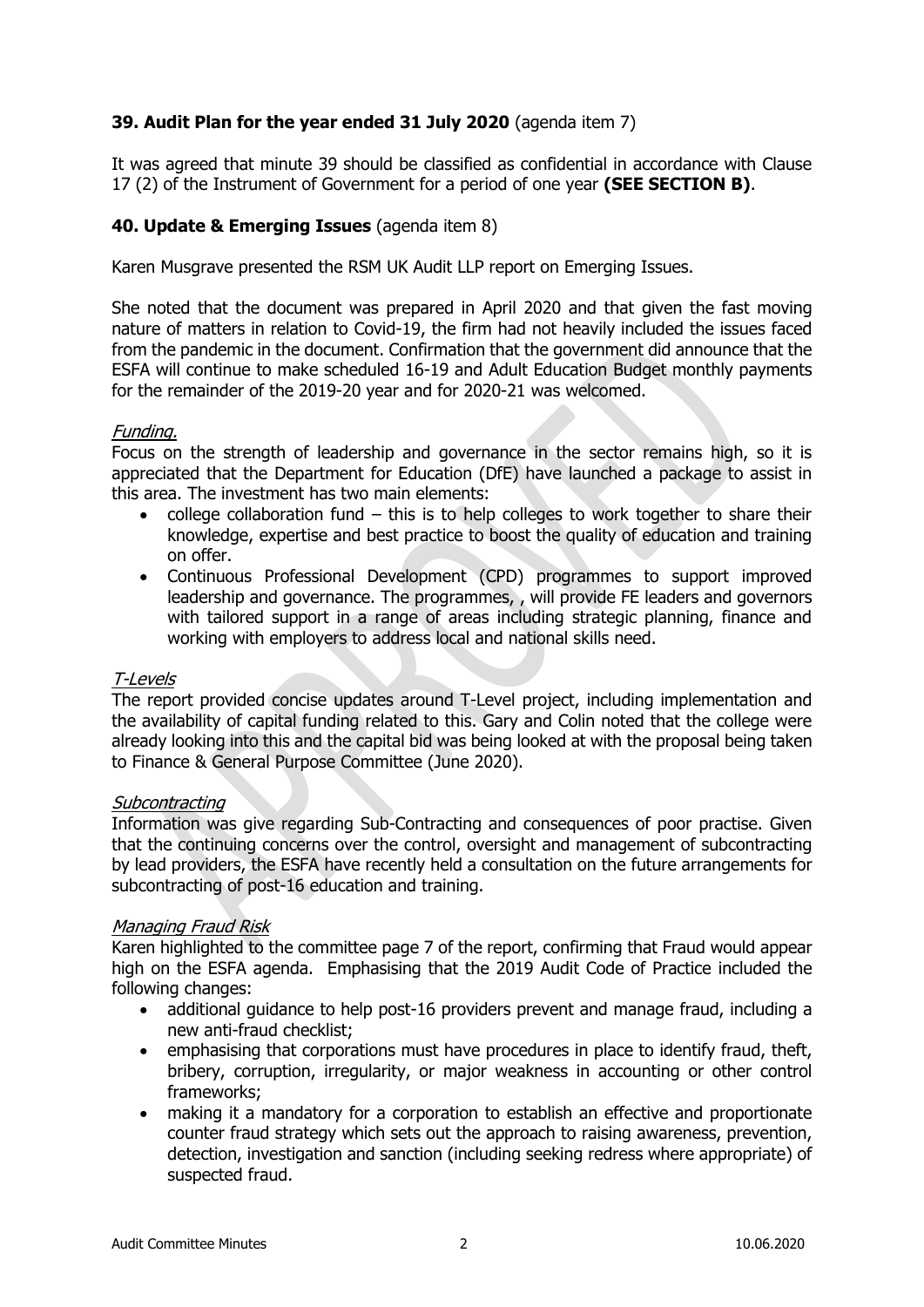Risks are ever evolving and it is important that boards continually assess their susceptibility to fraud and the controls in place to mitigate against these. She noted that boards may wish to consider:

- Reviewing their counter fraud strategy and requiring board members to assess their performance
- Completing the ACoP anti-fraud checklist to identify areas of compliance/noncompliance.
- Developing a counter fraud strategy and three-year operational plan.
- Developing and implementing required revisions to the counter fraud strategy in place and ensuring the longer term/three-year operational plan is realistic, achievable and reflective of good practice components.
- Raising wider awareness in the college through having well established policies and procedures which are readily available to staff.
- Ensuring an appropriate programme of awareness training is in place across the whole organisation
- Testing the effectiveness of measures to prevent phishing fraud attempts from being successful
- Undertaking a review of the whistleblowing arrangements in place.

### Financial Management and Reporting.

In November 2019, the ESFA published an updated version of the college financial planning handbook for sixth form and further education colleges. This included the new integrated financial model for colleges (IFMC) and supporting guidance which replaces certain existing returns and was first required to be completed by 28 February 2020. A number of subsequent iterations have been published to incorporate additional guidance, including common issues with the IFMC.

The handbook states that the IFMC has been introduced to enable better decision making and help facilitate the prevention of college financial distress. There is currently no change to the basis of calculation of financial health. Colleges will need to plan carefully in order to ensure that both management and governors have sufficient time, including appropriately scheduled meetings in order to meet this deadline.

**Resolved**: The RSM update on emerging issues was received.

### **41. Board assurance framework and Risk Register** (agenda item 9)

It was agreed that minute 41 should be classified as confidential in accordance with Clause 17 (2) of the Instrument of Government for a period of one year **(SEE SECTION B)**.

### **42. Proposed annual cycle of business of the Audit Committee 2020/21** (agenda item 10)

The committee discussed the proposed cycle of business for 2020/21 and agreed that the current cycle worked well and ensured the committee conducted its business accurately. No suggestions were made.

**Resolved:** The annual cycle was reviewed and agreed.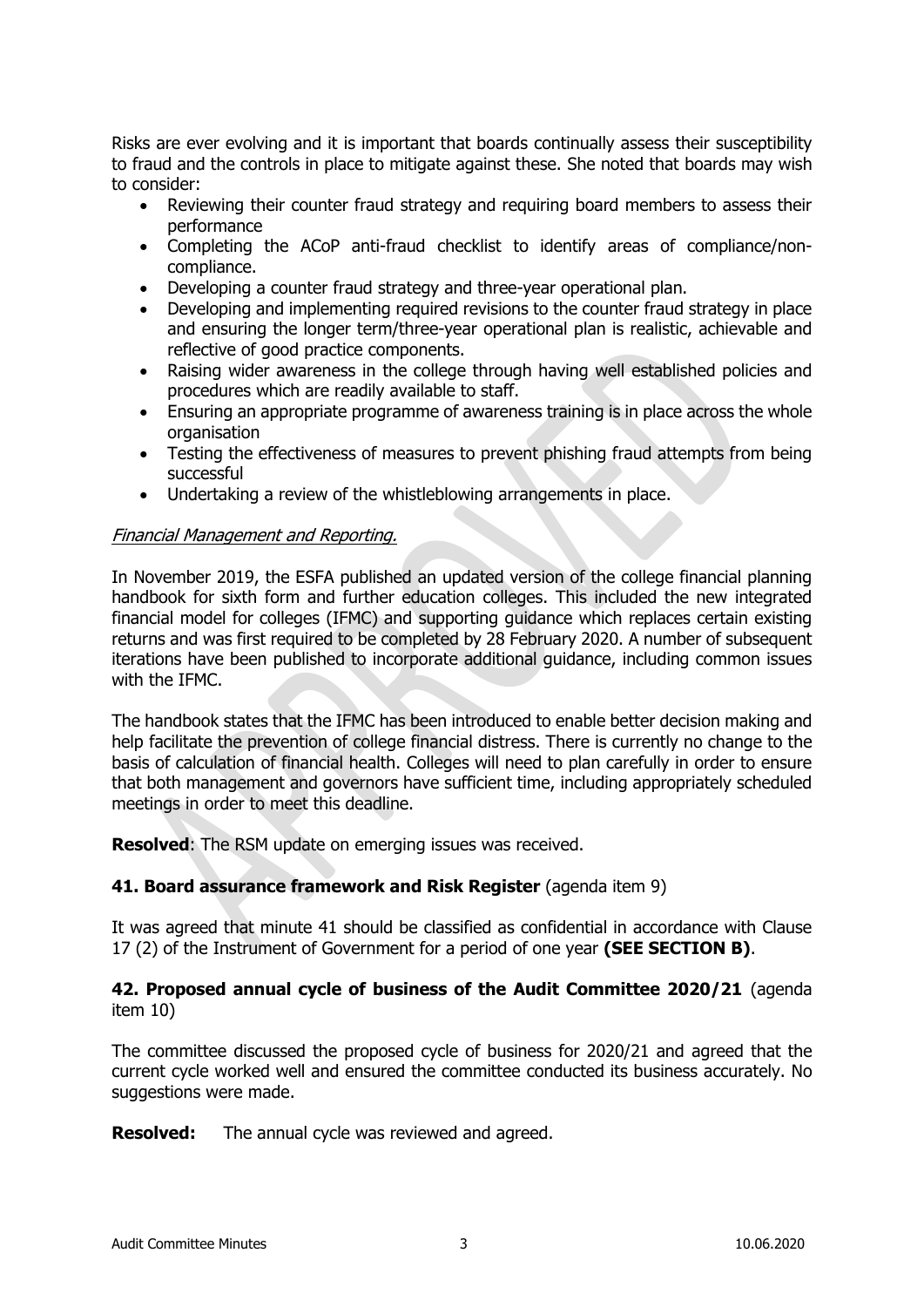# **43. Annual review of the role and effectiveness of the Audit Committee 2019/20**  (agenda item 11)

Colin Peaks noted that the Audit Committee timing tends to take time away from the college day for the members of SMT who attend, and that the meeting clashes with the NORVIC principals group. The committee agreed they can be flexible in the time of the meeting and that this would be reviewed in the new academic year when meetings can return to college.

**Resolved:** The results of the annual self-assessment of the Audit Committee's role and effectiveness were noted.

# **44. Any other business** (agenda item 12)

**Resolved:** There was no other business.

**45. Date of next meeting** (agenda item 13)

**Resolved:** The date of the next meeting is 10 June 2020.

### **46. Confidential items/reports**

It was agreed that the reports relating to minute 37, and relating reports and minutes 38, 39 & 41 should be classified as confidential in accordance with Clause 17 (2) of the Instrument of Government and associated reports are therefore not available for circulation to the public, college staff or students (excluding senior post holders).

### **47. Learner impact**

All reports and decisions took account of the impact on learners, e.g. gaining assurance that the college remains a going concern.